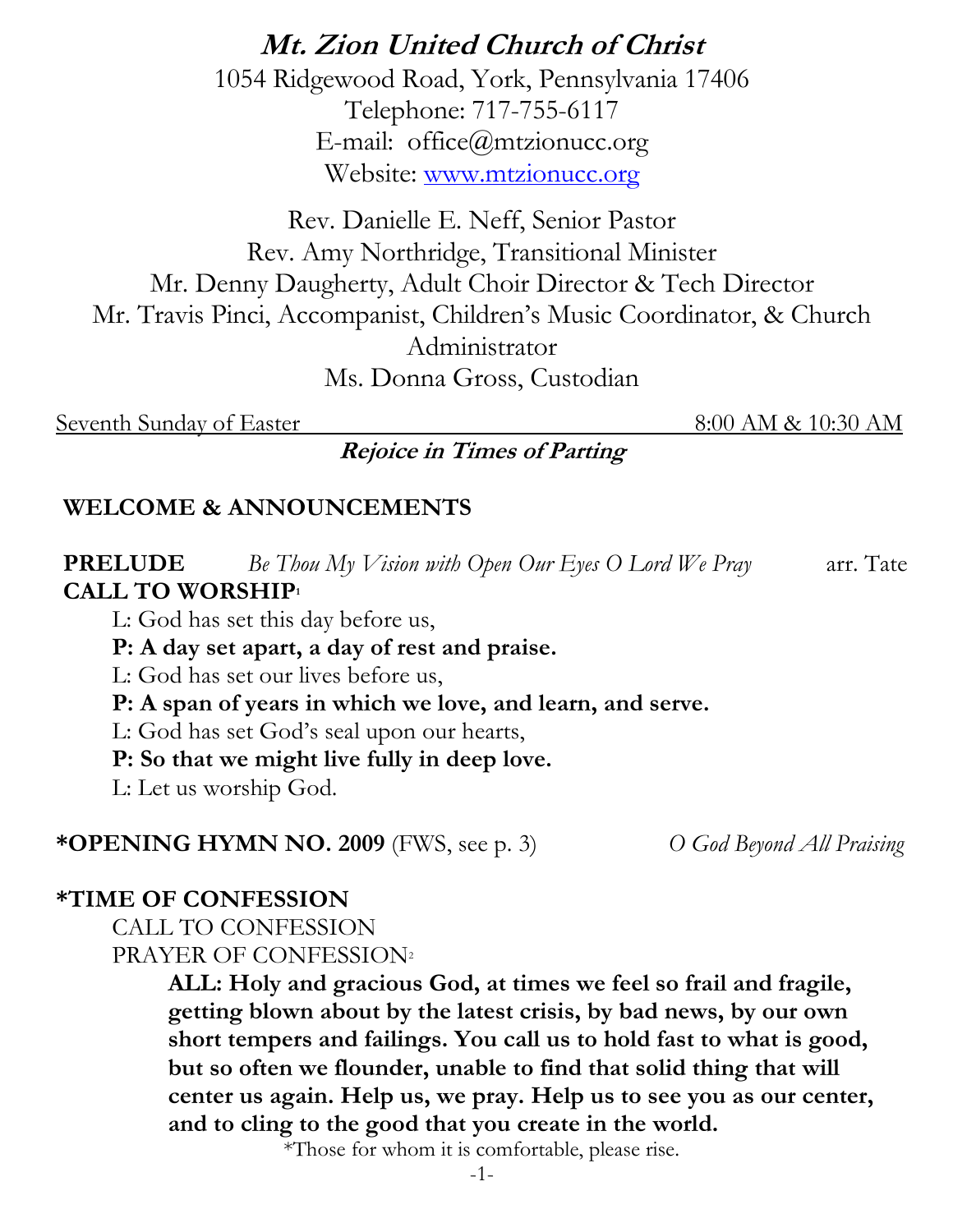**Help us to set aside all our jealousies and prejudices, all of our betrayals and lies, all that adds to the world's hurt. Help us to grow even more into Christ's likeness, that we will bear his love and truth to the world. We pray in his name. Amen.**

ASSURANCE OF PARDON

ACT OF PRAISE NO. 2026 (FWS, see p. 4) *Halle, Halle, Halle*

**ALL SING: I am the resurrection, live in me. I am the way, the truth, follow me. I am the resurrection, live in me. Hallelujah! Hallelujah! Halle, halle, hallelujah! Halle, halle, hallelujah! Halle, halle, hallelujah! Hallelujah! Hallelujah!**

### (8:00 AM) **SACRAMENT OF BAPTISM**

*Austin Michael Allison, Jr. Parents: Austin and Olivia Allison Godparents: Logan Allison & Alicia Vandermark*

(8:00 AM) **HYMN NO. 325** *Child of Blessing, Child of Promise*

(10:30 AM) **CHILDREN'S MESSAGE** 

**SCRIPTURE** *1 Thessalonians 5: 16-18* *John 14: 15-21*

**MESSAGE**

**HYMN NO. 393** (FWS, see p. 5)*Blessed Be the Tie That Binds*

# **JOYS & CONCERNS**

**PRAYERS OF THE PEOPLE & THE LORD'S PRAYER**

**ALL: Our Father, who art in heaven, hallowed be thy name. Thy kingdom come. Thy will be done on earth as it is in heaven. Give us this day our daily bread. And forgive us our sins, as we forgive those who sin against us. And lead us not into temptation, but deliver us from evil. For thine is the kingdom, and the power, and the glory forever. Amen.**

**\*CLOSING HYMN NO. 249** (black hymnal, see p. 6)*Peace I Leave With You My Friends* **\*BENEDICTION**

**POSTLUDE** *God Be With You Till We Meet Again* by Rankin

\*Those for whom it is comfortable, please rise.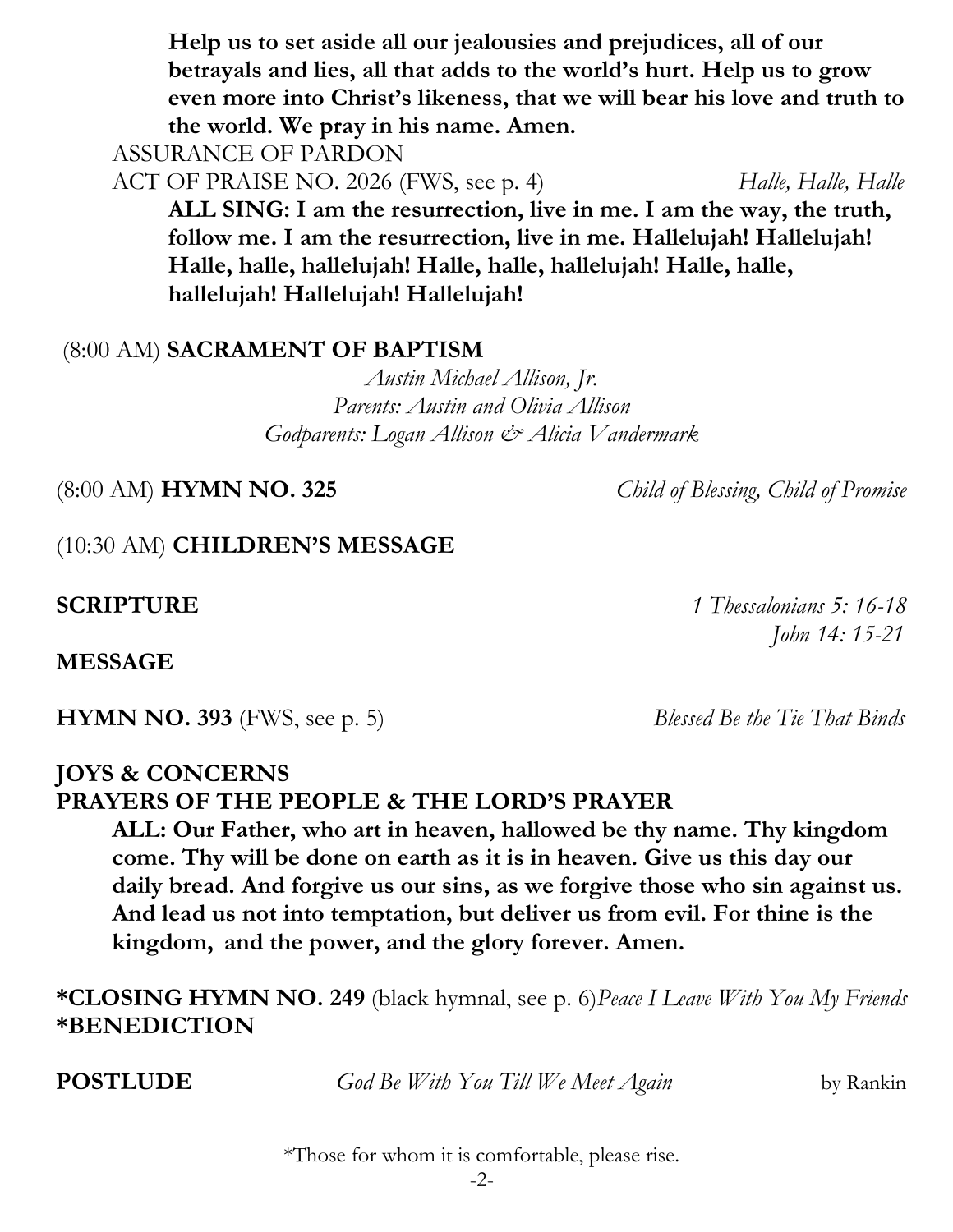Thank you to Dave Firestone, Jack & Deb Herlocker, & John Schriver for serving on the tech teams. Thank you to Nancy & Barry Schwartz, Robin Schriver, & Glenda Abrams for serving on the welcome teams. Thank you to Brenda Beyer and Tom Bair for serving on the Praise Team!

<sup>1</sup> The Call to Worship was written by Beth Merrill Neel and posted on her website, https://holdfasttowhatisgood.com/liturgy/call-to-worship/ , and accessed on May 23, 2022. <sup>2</sup> The Prayer of Confession was written by Beth Merrill Neel and posted on her website, https://holdfasttowhatisgood.com/liturgy/prayer-of-confession/ , and accessed on May 23, 2022. *\**Music reproduced and licensed under CCLI License # 3220582 and Once License #A-725030. Streaming licensed under CCLI License #CSPL062300.

# O God Beyond All Praising

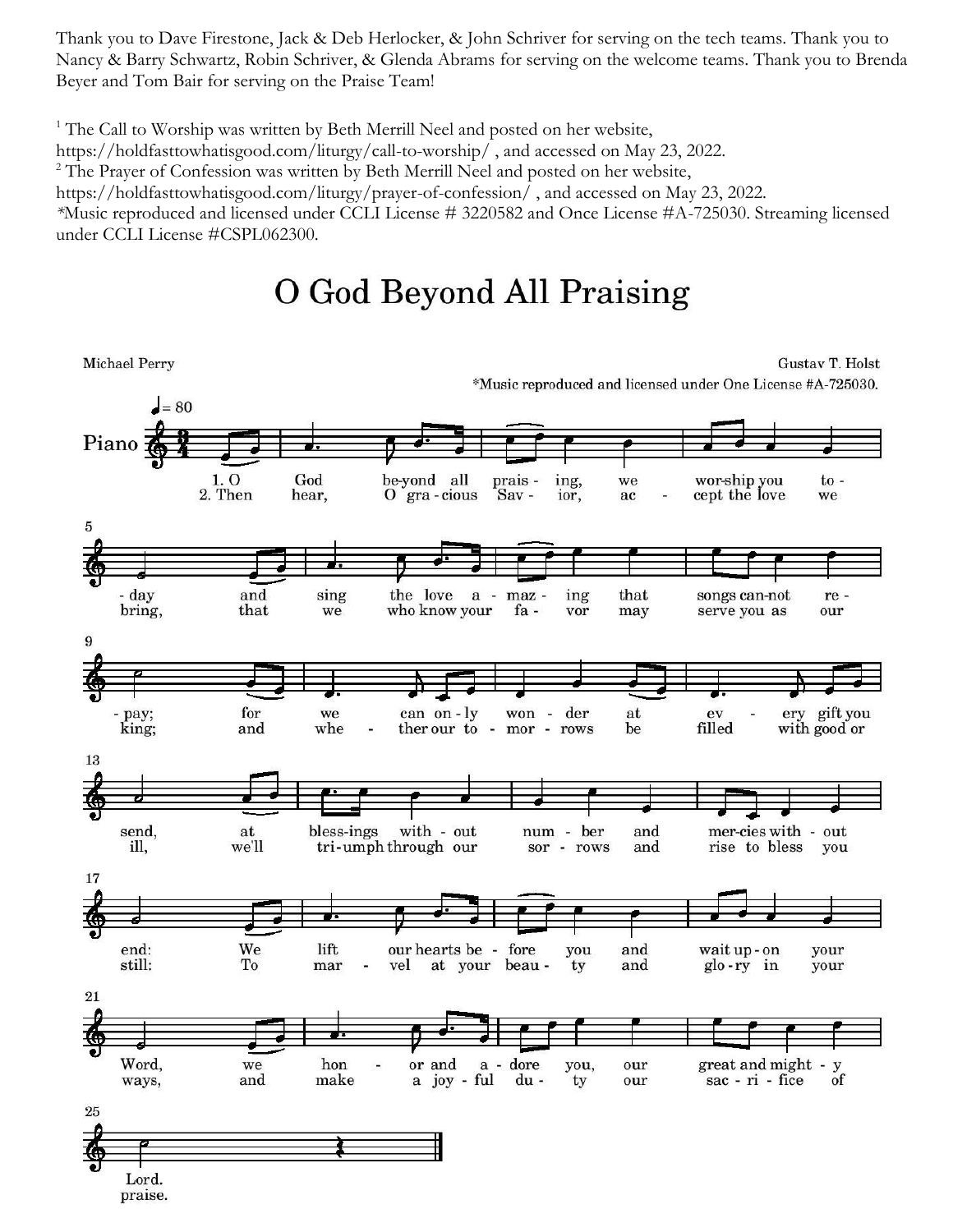### **Halle Halle Halle**



## Child of Blessing, Child of Promise

Ronald Cole-Turner \*Music reproduced and licensed under One License #A-725030.